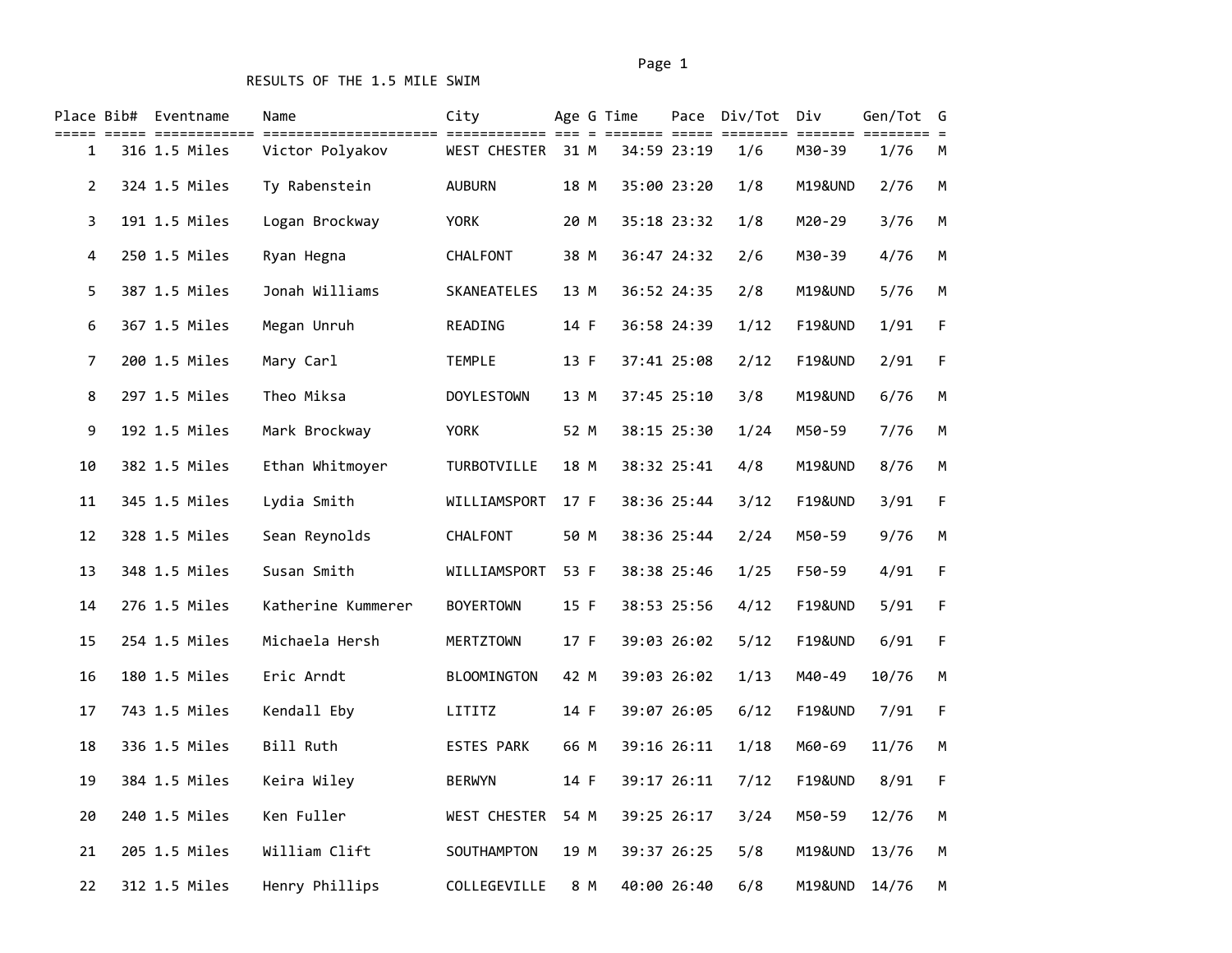| 23 | 360 1.5 Miles | Megan Tompkins |              | HACKETTSTOWN 56 F 40:06 26:44 2/25 |      | F50-59         | 9/91 F  |  |
|----|---------------|----------------|--------------|------------------------------------|------|----------------|---------|--|
| 24 | 363 1.5 Miles | Howard Tucker  | MORGANTOWN   | 36 M 40:12 26:48                   | 3/6  | M30-39 15/76 M |         |  |
| 25 | 298 1.5 Miles | Don Miners     | GLEN GARDNER | 58 M 40:25 26:57                   | 4/24 | M50-59         | 16/76 M |  |

#### Page 2 (2012) 2014 12:30:40 (2012) 2014 12:30:40 (2012) 2014 12:30:40 (2012) 2014 12:30:40 (2012) 2014 12:30:40

| Place Bib# | Eventname     | Name              | City              |      | Age G Time  | Pace Div/Tot | Div                | Gen/Tot G |   |
|------------|---------------|-------------------|-------------------|------|-------------|--------------|--------------------|-----------|---|
| 26         | 185 1.5 Miles | Daniel Becker     | SAN DIEGO         | 22 M | 40:49 27:13 | 2/8          | $M20 - 29$         | 17/76     | M |
| 27         | 373 1.5 Miles | Alisa Vinogradova | <b>NEWTOWN</b>    | 14 F | 40:51 27:14 | 8/12         | <b>F19&amp;UND</b> | 10/91     | F |
| 28         | 314 1.5 Miles | Greg Plummer      | HARLEYSVILLE      | 55 M | 40:55 27:17 | 5/24         | M50-59             | 18/76     | M |
| 29         | 284 1.5 Miles | Rick Linder       | <b>DILLSBURG</b>  | 55 M | 40:56 27:17 | 6/24         | M50-59             | 19/76     | M |
| 30         | 235 1.5 Miles | John Foff III     | CHARLOTTESVI      | 39 M | 41:57 27:58 | 4/6          | M30-39             | 20/76     | M |
| 31         | 277 1.5 Miles | Rachel Lacek      | <b>MANHEIM</b>    | 26 F | 43:03 28:42 | 3/8          | M20-29             | 11/91     | F |
| 32         | 351 1.5 Miles | Jeff Steed        | LANCASTER         | 50 M | 43:16 28:51 | 7/24         | M50-59             | 21/76     | M |
| 33         | 296 1.5 Miles | Davide Miksa      | <b>DOYLESTOWN</b> | 44 M | 43:22 28:55 | 2/13         | M40-49             | 22/76     | M |
| 34         | 190 1.5 Miles | Langley Brockway  | <b>YORK</b>       | 15 F | 43:46 29:11 | 9/12         | <b>F19&amp;UND</b> | 12/91     | F |
| 35         | 299 1.5 Miles | Simon Moore       | <b>ALLENTOWN</b>  | 54 M | 43:55 29:17 | 8/24         | M50-59             | 23/76     | M |
| 36         | 313 1.5 Miles | Linda Plews       | MORRISVILLE       | 35 F | 44:35 29:44 | 1/18         | F30-39             | 13/91     | F |
| 37         | 221 1.5 Miles | Stephanie Dimon   | MACUNGIE          | 45 F | 44:36 29:44 | 1/20         | $F40-49$           | 14/91     | F |
| 38         | 236 1.5 Miles | Molly Forney      | WILLIAMSPORT      | 36 F | 44:38 29:45 | 2/18         | F30-39             | 15/91     | F |
| 39         | 251 1.5 Miles | Rick Heimann      | <b>WYNCOTE</b>    | 60 M | 44:43 29:49 | 2/18         | M60-69             | 24/76     | M |
| 40         | 354 1.5 Miles | Wendy Stoudt      | FORT WASHING      | 49 F | 44:55 29:57 | 2/20         | $F40-49$           | 16/91     | F |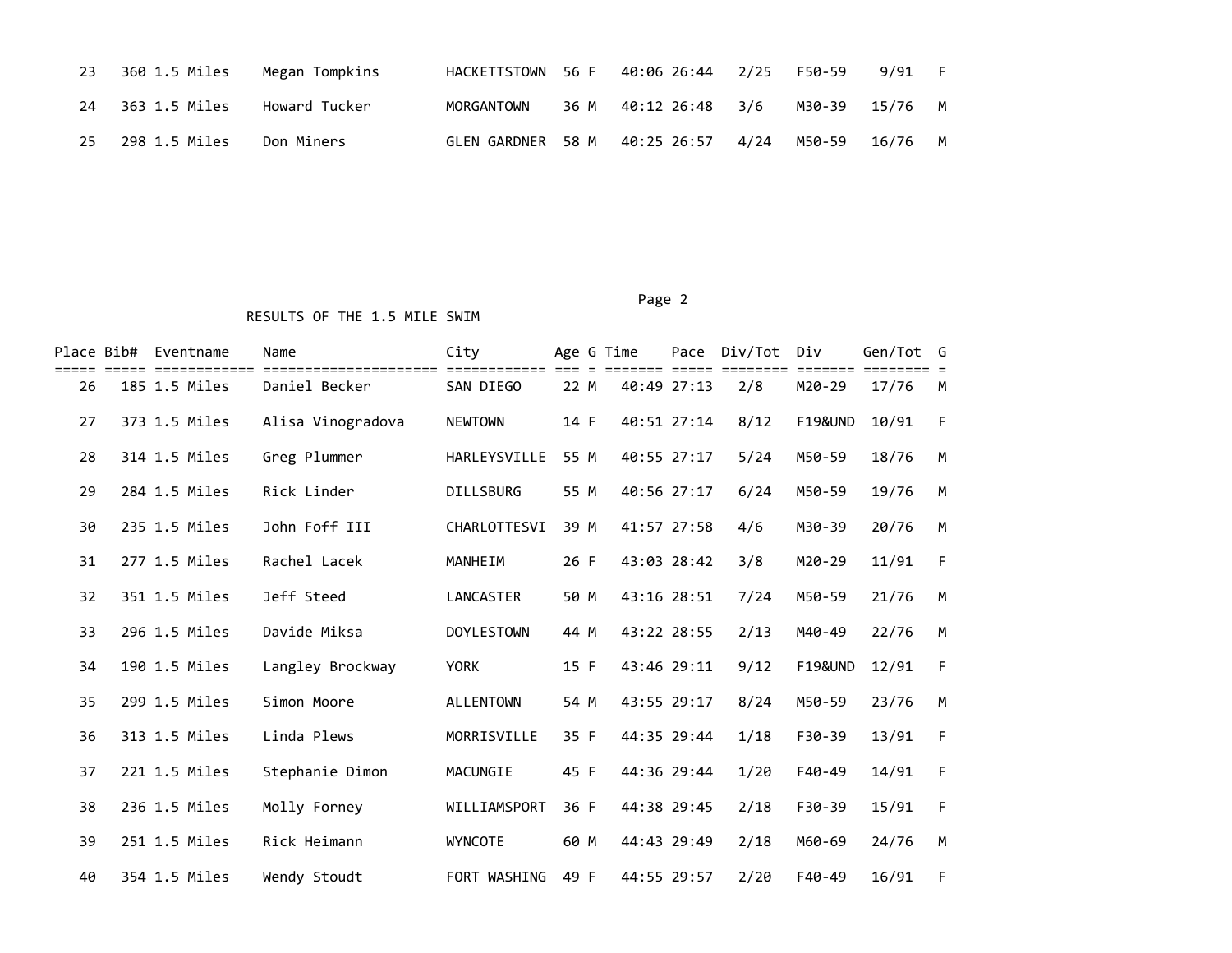| 41 | 285 1.5 Miles | Daniel Litvinchuk | <b>OUAKERTOWN</b> | 16 M | 45:17 30:12 | 7/8   | M19&UND            | 25/76 | M |
|----|---------------|-------------------|-------------------|------|-------------|-------|--------------------|-------|---|
| 42 | 208 1.5 Miles | Kendall Cohick    | WILLIAMSPORT      | 12 F | 46:19 30:53 | 10/12 | F19&UND            | 17/91 | F |
| 43 | 378 1.5 Miles | Sue Watts         | <b>DOYLESTOWN</b> | 64 F | 46:20 30:53 | 1/12  | F60-69             | 18/91 | F |
| 44 | 257 1.5 Miles | Mark Himelfarb    | LITITZ            | 44 M | 46:25 30:57 | 3/13  | M40-49             | 26/76 | M |
| 45 | 7 1.5 MILES   | Elizabeth Axler   | <b>DOYLESTOWN</b> | 18 F | 46:51 31:14 | 11/12 | <b>F19&amp;UND</b> | 19/91 | F |
| 46 | 393 1.5 Miles | Andrey Yunusov    | <b>DOYLESTOWN</b> | 41 M | 47:29 31:40 | 4/13  | M40-49             | 27/76 | M |
| 47 | 358 1.5 Miles | Charles Thomas    | KENNETT SOUA      | 66 M | 47:41 31:47 | 3/18  | M60-69             | 28/76 | M |
| 48 | 290 1.5 Miles | Susan Mangano     | <b>PITTSTOWN</b>  | 58 F | 48:22 32:14 | 3/25  | F50-59             | 20/91 | F |
| 49 | 355 1.5 Miles | Brianna Swartley  | COLLEGEVILLE      | 31 F | 48:24 32:16 | 3/18  | F30-39             | 21/91 | F |
| 50 | 380 1.5 Miles | Madeleine Wescott | <b>JENKINTOWN</b> | 24 F | 48:56 32:37 | 4/8   | $M20-29$           | 22/91 | F |

#### Page 3 and 2012 and 2012 and 2012 and 2012 and 2012 and 2012 and 2012 and 2012 and 2012 and 2012 and 2012 and

| Place Bib# |       | Eventname               | Name            | City               |      | Age G Time            |     | Pace Div/Tot | Div    | Gen/Tot G |   |
|------------|-------|-------------------------|-----------------|--------------------|------|-----------------------|-----|--------------|--------|-----------|---|
| 51         | ----- | ------<br>323 1.5 Miles | Todd Rabenstein | <b>AUBURN</b>      | 50 M | ======<br>49:01 32:41 | === | 9/24         | M50-59 | 29/76     | M |
| 52         |       | 224 1.5 Miles           | Bill Donnelly   | ELKINS PARK        | 51 M | 49:07 32:45           |     | 10/24        | M50-59 | 30/76     | M |
| 53         |       | 256 1.5 Miles           | Lindsay Hess    | MILLERSVILLE       | 38 F | 49:19 32:53           |     | 4/18         | F30-39 | 23/91     | F |
| 54         |       | 177 1.5 Miles           | Jack Alden      | <b>BERWYN</b>      | 23 M | 50:08 33:26           |     | 5/8          | M20-29 | 31/76     | M |
| 55         |       | 310 1.5 Miles           | Emily Palmieri  | <b>ALLENTOWN</b>   | 40 F | 50:27 33:38           |     | 3/20         | F40-49 | 24/91     | F |
| 56         |       | 201 1.5 Miles           | Andrew Chayka   | <b>CHALFONT</b>    | 47 M | 50:39 33:46           |     | 5/13         | M40-49 | 32/76     | M |
| 57         |       | 255 1.5 Miles           | Barbara Hess    | <b>DOYLESTOWN</b>  | 27 F | 50:44 33:49           |     | 6/8          | M20-29 | 25/91     | F |
| 58         |       | 388 1.5 Miles           | Seth Williams   | <b>SKANEATELES</b> | 46 M | 50:51 33:54           |     | 6/13         | M40-49 | 33/76     | M |
| 59         |       | 239 1.5 Miles           | Chip Franz      | PIPERSVILLE        | 60 M | 50:53 33:55           |     | 4/18         | M60-69 | 34/76     | M |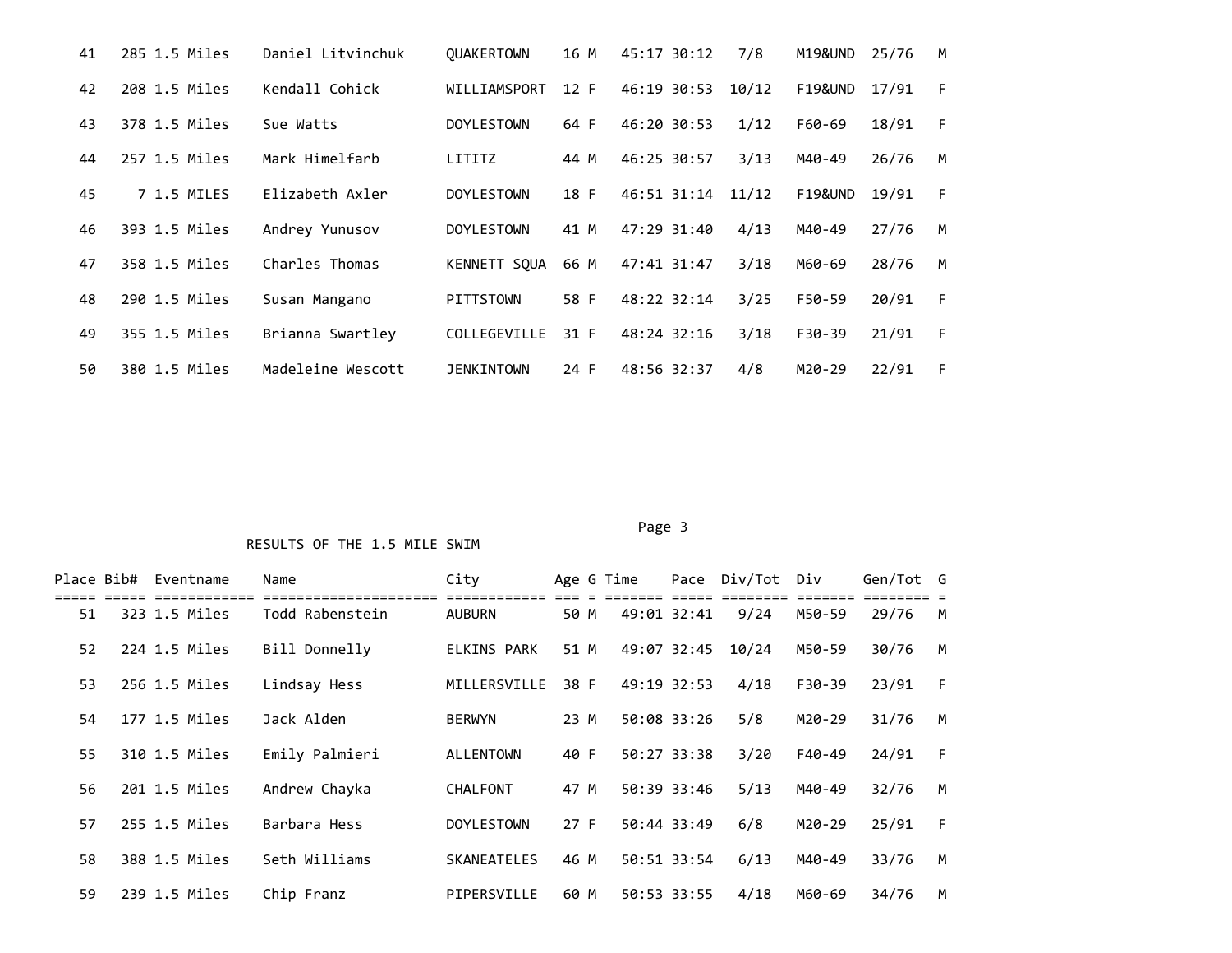| 60 | 252 1.5 Miles | Bill Hein         | <b>GLENMOORE</b>    | 64 M | 51:26 34:18 | 5/18  | M60-69   | 35/76 | M |
|----|---------------|-------------------|---------------------|------|-------------|-------|----------|-------|---|
| 61 | 217 1.5 Miles | Nicholas Depalma  | <b>SCHWENKSVILL</b> | 49 M | 51:49 34:33 | 7/13  | M40-49   | 36/76 | M |
| 62 | 274 1.5 Miles | Amy Kohs          | GLENSIDE            | 47 F | 52:04 34:43 | 4/20  | F40-49   | 26/91 | F |
| 63 | 42 1.5 miles  | Kelly Creamer     | <b>SYRACUSE</b>     | 46 F | 52:12 34:48 | 5/20  | F40-49   | 27/91 | F |
| 64 | 327 1.5 Miles | Jessica Reichert  | LAMBERTVILLE        | 40 F | 52:43 35:09 | 6/20  | F40-49   | 28/91 | F |
| 65 | 248 1.5 Miles | Thomas Haberbusch | FORT WASHING        | 42 M | 53:13 35:29 | 8/13  | M40-49   | 37/76 | M |
| 66 | 220 1.5 Miles | Ted Dew           | <b>CHESTER</b>      | 56 M | 53:28 35:39 | 11/24 | M50-59   | 38/76 | M |
| 67 | 315 1.5 Miles | Denise Pody       | PHILADELPHIA        | 57 F | 53:32 35:41 | 4/25  | F50-59   | 29/91 | F |
| 68 | 371 1.5 Miles | Maurita Vincent   | DOWNERS GROV        | 62 F | 53:32 35:42 | 2/12  | F60-69   | 30/91 | F |
| 69 | 204 1.5 Miles | Stephanie Clark   | <b>CONSHOHOCKEN</b> | 44 F | 53:36 35:44 | 7/20  | F40-49   | 31/91 | F |
| 70 | 381 1.5 Miles | Kristina Whelan   | GLENSIDE            | 40 F | 53:40 35:47 | 8/20  | F40-49   | 32/91 | F |
| 71 | 304 1.5 Miles | Dee Murphy        | ENOLA               | 51 F | 53:49 35:53 | 5/25  | F50-59   | 33/91 | F |
| 72 | 199 1.5 Miles | Kristin Burke     | MERCHANTVILL        | 36 F | 53:50 35:53 | 5/18  | F30-39   | 34/91 | F |
| 73 | 266 1.5 Miles | Tovah Karl        | <b>DOYLESTOWN</b>   | 37 F | 54:29 36:19 | 6/18  | $F30-39$ | 35/91 | F |
| 74 | 244 1.5 Miles | Paul Godillot     | SPRING CITY         | 53 M | 54:30 36:20 | 12/24 | M50-59   | 39/76 | M |
| 75 | 233 1.5 Miles | Steve Feld        | <b>BALA CYNWYD</b>  | 63 M | 54:31 36:21 | 6/18  | M60-69   | 40/76 | M |

RESULTS OF THE 1.5 MILE SWIM

Place Bib# Eventname Name **City** Age G Time Pace Div/Tot Div Gen/Tot G ===== ===== ============ ===================== ============ === = ======= ===== ======== ======= ======== = 76 99 1.5 miles Rich McLaughlin NORRISTOWN 67 M 54:33 36:22 7/18 M60-69 41/76 M 77 321 1.5 Miles Stacey Pugh EASTON 38 F 54:36 36:24 7/18 F30-39 36/91 F

Page 4 and the state of the state of the state of the state of the state of the state of the state of the state of the state of the state of the state of the state of the state of the state of the state of the state of the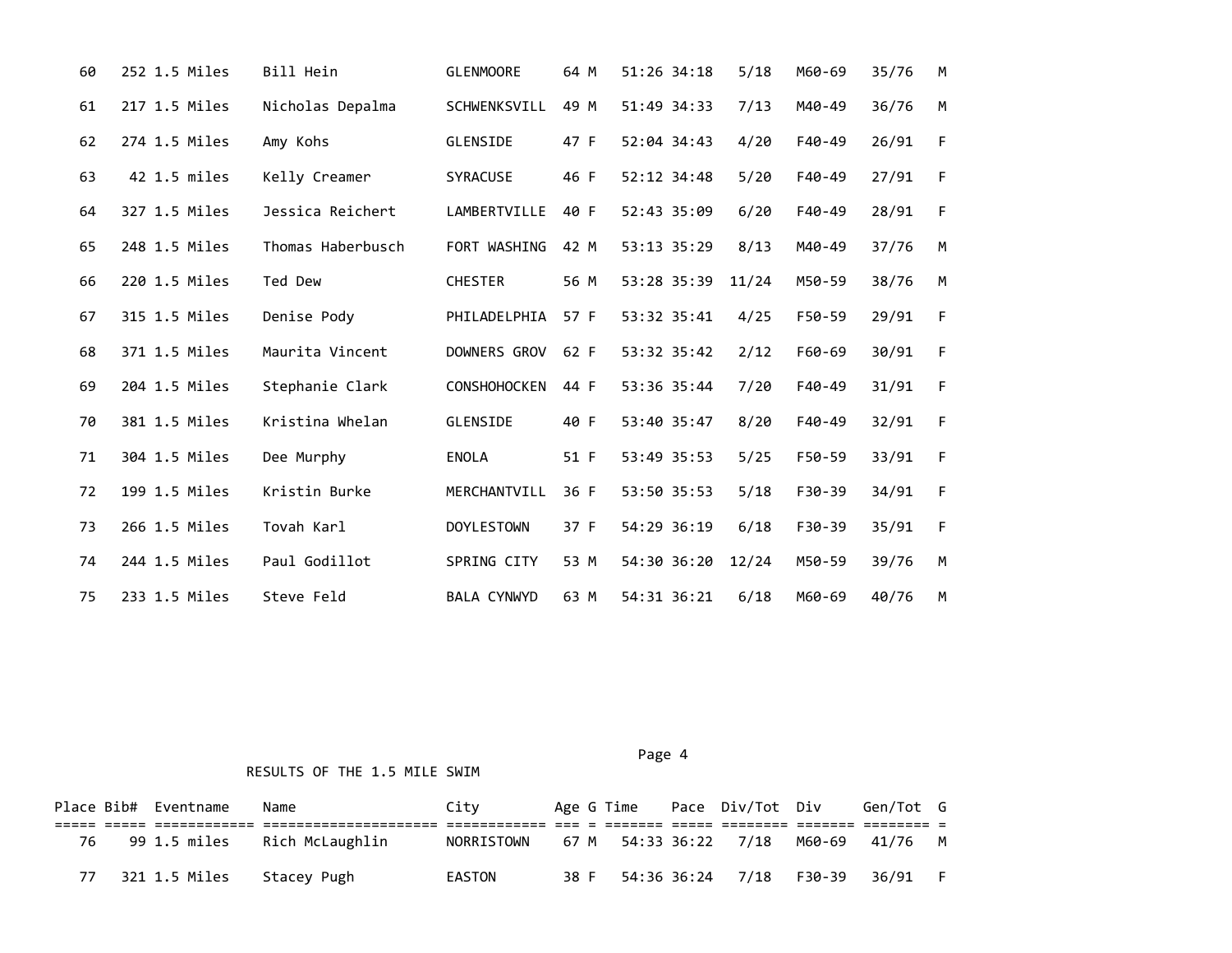| 78  | 394 1.5 Miles | Joe Zeglen           | READING           | 62 M | 54:50 36:33       | 8/18  | M60-69 | 42/76 | M           |
|-----|---------------|----------------------|-------------------|------|-------------------|-------|--------|-------|-------------|
| 79  | 232 1.5 Miles | Janelle Fabian       | SOUDERTON         | 33 F | 54:51 36:34       | 8/18  | F30-39 | 37/91 | $\mathsf F$ |
| 80  | 325 1.5 Miles | Amy Rappaport        | CALIFON           | 58 F | 55:13 36:49       | 6/25  | F50-59 | 38/91 | $\mathsf F$ |
| 81  | 18 1.5 Miles  | Simon Bintley        | <b>DUNELLEN</b>   | 53 M | 55:18 36:52       | 13/24 | M50-59 | 43/76 | M           |
| 82  | 742 1.5 Miles | John Davis           | PHILADELPHIA      | 49 M | 55:30 37:00       | 9/13  | M40-49 | 44/76 | М           |
| 83  | 320 1.5 Miles | Al Prisco            | LANSDALE          | 58 M | 55:58 37:19       | 14/24 | M50-59 | 45/76 | M           |
| 84  | 237 1.5 Miles | Mark Fortna          | <b>DOYLESTOWN</b> | 55 M | 56:40 37:47       | 15/24 | M50-59 | 46/76 | М           |
| 85  | 210 1.5 Miles | Scott Francis Cooney | NORRISTOWN        | 60 M | 56:48 37:52       | 9/18  | M60-69 | 47/76 | М           |
| 86  | 245 1.5 Miles | Paul Gondek          | PHILADELPHIA      | 66 M | 56:54 37:56       | 10/18 | M60-69 | 48/76 | M           |
| 87  | 216 1.5 Miles | Janet Delatte        | <b>FRENCHTOWN</b> | 54 F | 56:55 37:57       | 7/25  | F50-59 | 39/91 | $\mathsf F$ |
| 88  | 374 1.5 Miles | Allison Wagner       | WASHINGTON        | 31 F | 57:04 38:03       | 9/18  | F30-39 | 40/91 | $\mathsf F$ |
| 89  | 247 1.5 Miles | Guy Griffiths        | COLLEGEVILLE 58 M |      | 57:07 38:05       | 16/24 | M50-59 | 49/76 | M           |
| 90  | 182 1.5 Miles | Linda Barton         | WEST CHESTER      | 53 F | 57:29 38:19       | 8/25  | F50-59 | 41/91 | $\mathsf F$ |
| 91  | 187 1.5 Miles | Chris Bitters        | LEBANON           | 62 M | 57:39 38:26       | 11/18 | M60-69 | 50/76 | M           |
| 92  | 301 1.5 Miles | Laura Moreno         | <b>DOYLESTOWN</b> | 38 F | 57:52 38:35       | 10/18 | F30-39 | 42/91 | $\mathsf F$ |
| 93  | 330 1.5 Miles | Bill Robbins         | AMBLER            | 40 M | 58:03 38:42       | 10/13 | M40-49 | 51/76 | M           |
| 94  | 293 1.5 Miles | Casey Maxwell        | LANGHORNE         | 30 F | 58:08 38:45 11/18 |       | F30-39 | 43/91 | $\mathsf F$ |
| 95  | 349 1.5 Miles | Patricia Spencer     | SOMERSET          | 47 F | 58:30 39:00       | 9/20  | F40-49 | 44/91 | $\mathsf F$ |
| 96  | 280 1.5 Miles | Jennifer Land        | PAOLI             | 50 F | 58:49 39:12       | 9/25  | F50-59 | 45/91 | $\mathsf F$ |
| 97  | 226 1.5 Miles | Meg Drobniak         | PARKESBURG        | 36 F | 58:50 39:13       | 12/18 | F30-39 | 46/91 | $\mathsf F$ |
| 98  | 337 1.5 Miles | Mari Schaefer        | <b>WAYNE</b>      | 64 F | 59:05 39:24       | 3/12  | F60-69 | 47/91 | $\mathsf F$ |
| 99  | 295 1.5 Miles | Amy McNutt           | WARRINGTON        | 37 F | 59:09 39:26       | 13/18 | F30-39 | 48/91 | $\mathsf F$ |
| 100 | 292 1.5 Miles | Nadya Maree          | BRIDGEPORT        | 34 F | 59:28 39:39 14/18 |       | F30-39 | 49/91 | F           |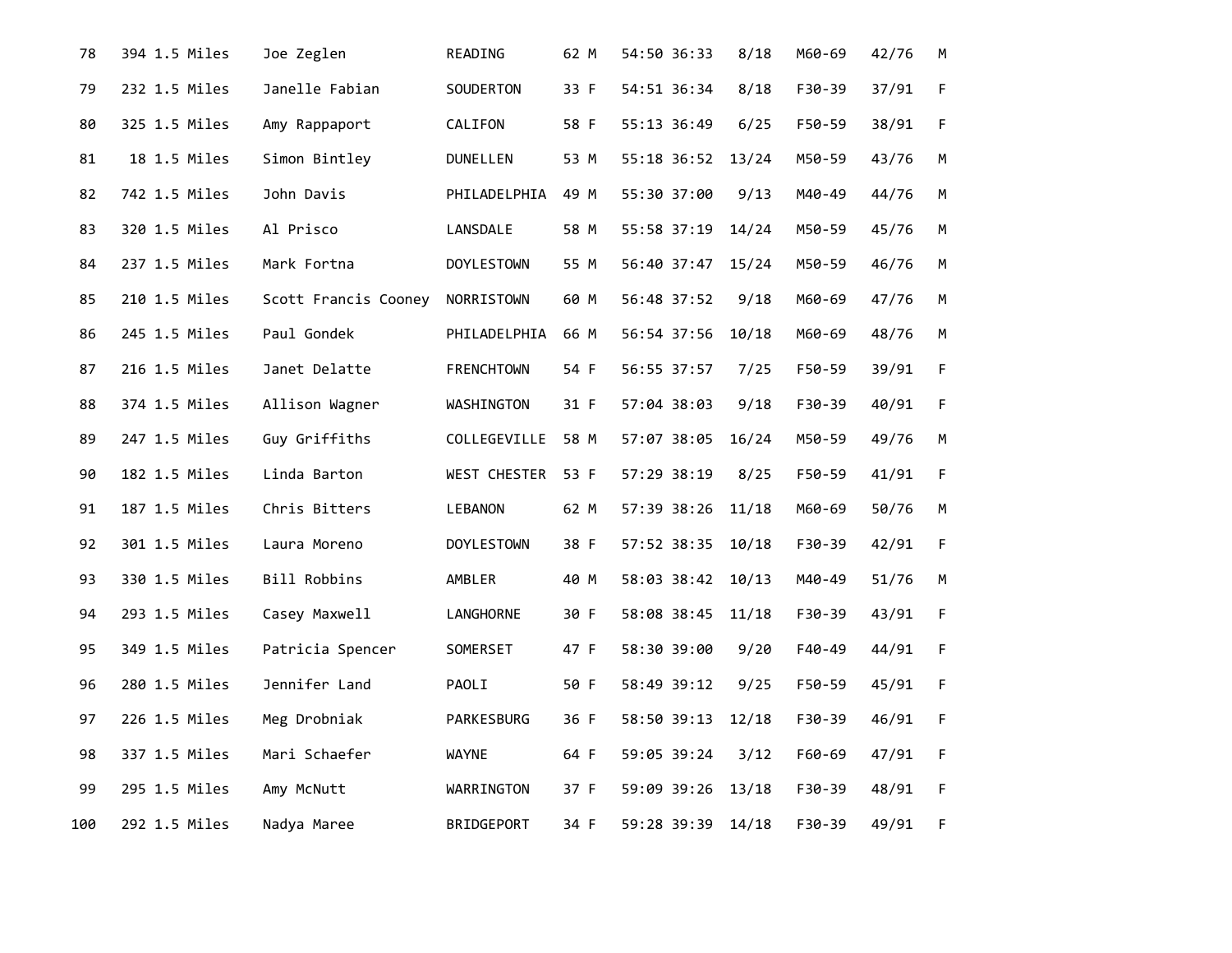### RESULTS OF THE 1.5 MILE SWIM

#### Page 5 and 2012 and 2012 and 2012 and 2012 and 2012 and 2012 and 2012 and 2012 and 2012 and 2012 and 2012 and

|     | Place Bib# Eventname | Name             | City                |      | Age G Time               |             | Pace Div/Tot Div              |                          | Gen/Tot G |     |
|-----|----------------------|------------------|---------------------|------|--------------------------|-------------|-------------------------------|--------------------------|-----------|-----|
| 101 | 260 1.5 Miles        | Dale Hollerbach  | <b>NEWTOWN</b>      | 63 F | 59:31 39:41              |             | ====== ===== ========<br>4/12 | ======= ======<br>F60-69 | 50/91     | - F |
| 102 | 372 1.5 Miles        | Vadim Vinogradov | <b>NEWTOWN</b>      | 52 M |                          | 59:33 39:42 | 17/24                         | M50-59                   | 52/76     | M   |
| 103 | 265 1.5 Miles        | Jeremy Jordan    | <b>HAVERTOWN</b>    | 33 M | 59:37 39:45              |             | 5/6                           | M30-39                   | 53/76     | M   |
| 104 | 213 1.5 Miles        | Jon Crosby       | ROYERSFORD          | 57 M |                          | 59:48 39:52 | 18/24                         | M50-59                   | 54/76     | M   |
| 105 | 365 1.5 Miles        | Kathy Twomey     | RIEGELSVILLE        |      | 56 F 1:00:01 40:01       |             | 10/25                         | F50-59                   | 51/91     | F   |
| 106 | 227 1.5 Miles        | Daniel Dugan     | <b>EMMAUS</b>       |      | 59 M 1:00:08 40:05       |             | 19/24                         | M50-59                   | 55/76     | M   |
| 107 | 209 1.5 Miles        | Vance Cohick     | WILLIAMSPORT        |      | 44 M 1:00:24 40:16       |             | 11/13                         | M40-49                   | 56/76     | M   |
| 108 | 181 1.5 Miles        | Diane Baisch     | PHILADELPHIA        |      | 58 F 1:00:39 40:26       |             | 11/25                         | F50-59                   | 52/91     | F   |
| 109 | 347 1.5 Miles        | Steve Smith      | WARRINGTON          |      | 42 M 1:00:47 40:32 12/13 |             |                               | M40-49                   | 57/76     | M   |
| 110 | 331 1.5 Miles        | Kirsten Robers   | COPLAY              |      | 39 F 1:01:21 40:54 15/18 |             |                               | F30-39                   | 53/91     | F   |
| 111 | 745 1.5 Miles        | Carolin Malott   | NORRISTOWN          |      | 60 F 1:01:27 40:58       |             | 5/12                          | F60-69                   | 54/91     | F   |
| 112 | 225 1.5 Miles        | Susan Downing    | <b>CONSHOHOCKEN</b> |      | 47 F 1:01:33 41:02       |             | 10/20                         | F40-49                   | 55/91     | F   |
| 113 | 362 1.5 Miles        | Heather Tryon    | <b>EPHRATA</b>      |      | 38 F 1:01:37 41:05       |             | 16/18                         | $F30-39$                 | 56/91     | F   |
| 114 | 231 1.5 Miles        | Denise Escher    | PROSPECT PAR        |      | 47 F 1:01:54 41:16       |             | 11/20                         | F40-49                   | 57/91     | F   |
| 115 | 303 1.5 Miles        | Bob Mueller      | ALLENTOWN           |      | 69 M 1:02:08 41:26       |             | 12/18                         | M60-69                   | 58/76     | М   |
| 116 | 281 1.5 Miles        | Sheila Lanman    | VERONA              |      | 52 F 1:02:35 41:43       |             | 12/25                         | F50-59                   | 58/91     | F   |
| 117 | 356 1.5 Miles        | John Szramiak    | OCEAN VIEW          |      | 68 M 1:03:12 42:08       |             | 13/18                         | M60-69                   | 59/76     | M   |
| 118 | 300 1.5 Miles        | Brad Moran       | PHILADELPHIA        |      | 27 M 1:04:18 42:52       |             | 7/8                           | M20-29                   | 60/76     | М   |
| 119 | 184 1.5 Miles        | Lisa Bauch       | <b>CEDAR KNOLLS</b> |      | 59 F 1:04:19 42:53       |             | 13/25                         | F50-59                   | 59/91     | F   |
| 120 | 350 1.5 Miles        | Megan Stauffer   | <b>WAYNE</b>        |      | 29 F 1:04:27 42:58       |             | 8/8                           | M20-29                   | 60/91     | F   |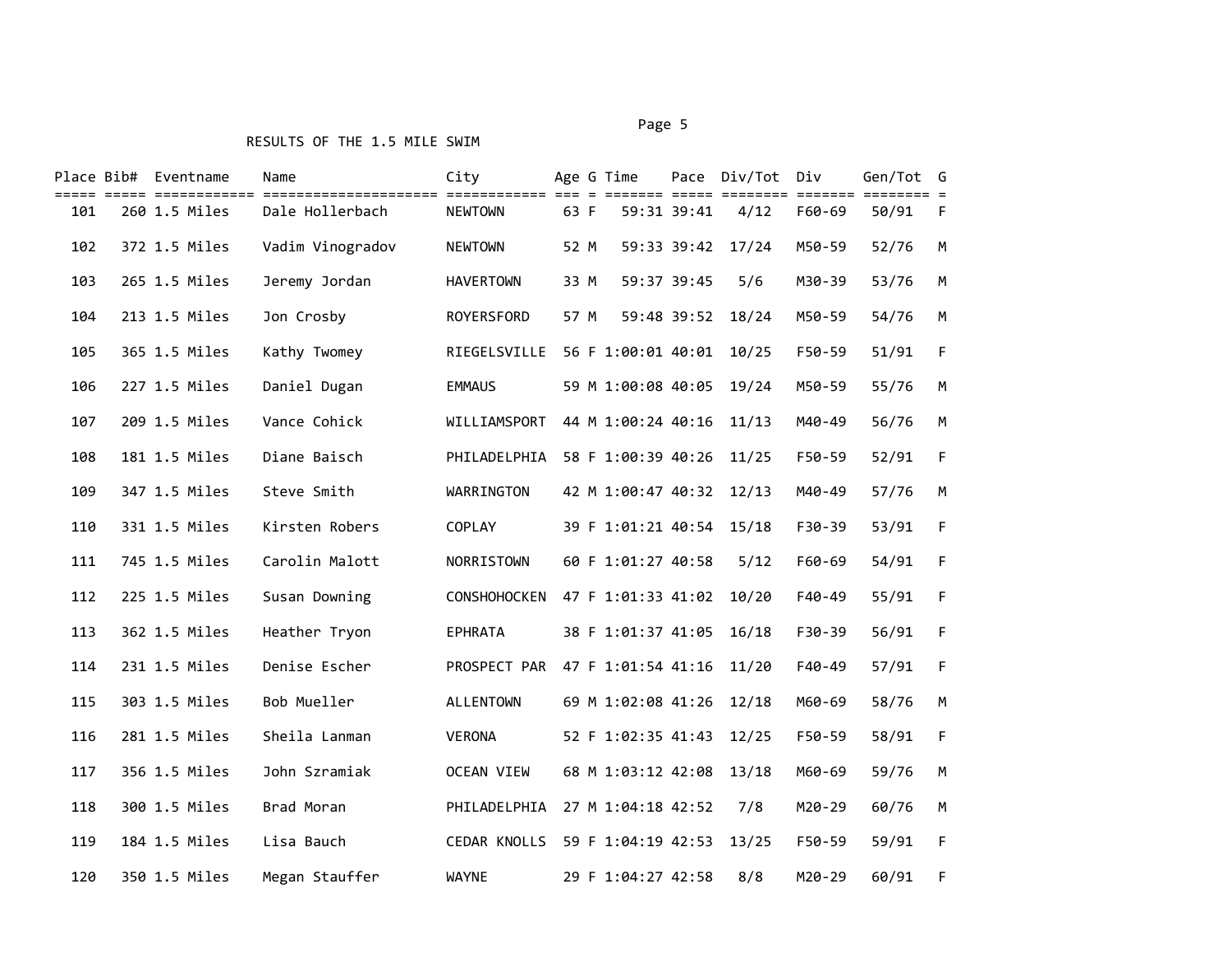| 121 | 366 1.5 Miles | Jim Tyrrell     | <b>DOYLESTOWN</b> | 62 M 1:04:29 42:59 14/18 |      | M60-69 | 61/76   | M   |
|-----|---------------|-----------------|-------------------|--------------------------|------|--------|---------|-----|
| 122 | 395 1.5 Miles | Sherri Zehner   | READING           | 49 F 1:04:33 43:02 12/20 |      | F40-49 | 61/91   | - F |
| 123 | 344 1.5 Miles | Catherine Smith | NEW RINGGOLD      | 62 F 1:04:43 43:09       | 6/12 | F60-69 | 62/91 F |     |
| 124 | 306 1.5 Miles | Sarah Nemitz    | ALLENTOWN         | 43 F 1:05:35 43:44 13/20 |      | F40-49 | 63/91   | - F |
| 125 | 275 1.5 Miles | Robert Kovar    | <b>DOYLESTOWN</b> | 62 M 1:05:51 43:54 15/18 |      | M60-69 | 62/76   | M   |

# Page 6

| Place Bib# | Eventname     | Name               | City             |  | Age G Time               | Pace | Div/Tot | Div      | Gen/Tot G |   |
|------------|---------------|--------------------|------------------|--|--------------------------|------|---------|----------|-----------|---|
| 126        | 286 1.5 Miles | Judy Loftus        | FEASTERVILLE     |  | 53 F 1:06:13 44:09       |      | 14/25   | F50-59   | 64/91     | F |
| 127        | 376 1.5 Miles | Raymond Waldron    | <b>HAWLEY</b>    |  | 67 M 1:06:33 44:22       |      | 16/18   | M60-69   | 63/76     | M |
| 128        | 318 1.5 Miles | Kathryn Pramuk     | <b>WAYNE</b>     |  | 62 F 1:06:56 44:37       |      | 7/12    | F60-69   | 65/91     | F |
| 129        | 294 1.5 Miles | Carolyn McDonald   | NORRISTOWN       |  | 55 F 1:07:07 44:45       |      | 15/25   | F50-59   | 66/91     | F |
| 130        | 229 1.5 Miles | Tricia Durham      | <b>EMMAUS</b>    |  | 38 F 1:07:20 44:54 17/18 |      |         | F30-39   | 67/91     | F |
| 131        | 262 1.5 Miles | Alison Hudak       | <b>EMMAUS</b>    |  | 61 F 1:07:49 45:13       |      | 8/12    | F60-69   | 68/91     | F |
| 132        | 302 1.5 Miles | Dennis Mrdjenovich | GIBSONIA         |  | 60 M 1:08:36 45:44       |      | 17/18   | M60-69   | 64/76     | M |
| 133        | 283 1.5 Miles | Bradley Leisure    | <b>BLAIN</b>     |  | 64 M 1:10:18 46:52       |      | 18/18   | M60-69   | 65/76     | M |
| 134        | 334 1.5 Miles | Christine Rowe     | LANSDALE         |  | 49 F 1:10:43 47:09       |      | 14/20   | $F40-49$ | 69/91     | F |
| 135        | 179 1.5 Miles | Pat Allwein        | MOUNT GRETNA     |  | 69 F 1:11:38 47:45       |      | 9/12    | F60-69   | 70/91     | F |
| 136        | 386 1.5 Miles | Lisa Wilkes        | <b>MAPLEWOOD</b> |  | 51 F 1:11:47 47:52       |      | 16/25   | F50-59   | 71/91     | F |
| 137        | 346 1.5 Miles | Natacha Smith      | RINGOES          |  | 44 F 1:11:56 47:58       |      | 15/20   | F40-49   | 72/91     | F |
| 138        | 291 1.5 Miles | Patricia Maran     | <b>ALLENTOWN</b> |  | 50 F 1:12:31 48:20       |      | 17/25   | F50-59   | 73/91     | F |
| 139        | 203 1.5 Miles | Matthew Clare      | PHILADELPHIA     |  | 33 M 1:13:26 48:57       |      | 6/6     | M30-39   | 66/76     | M |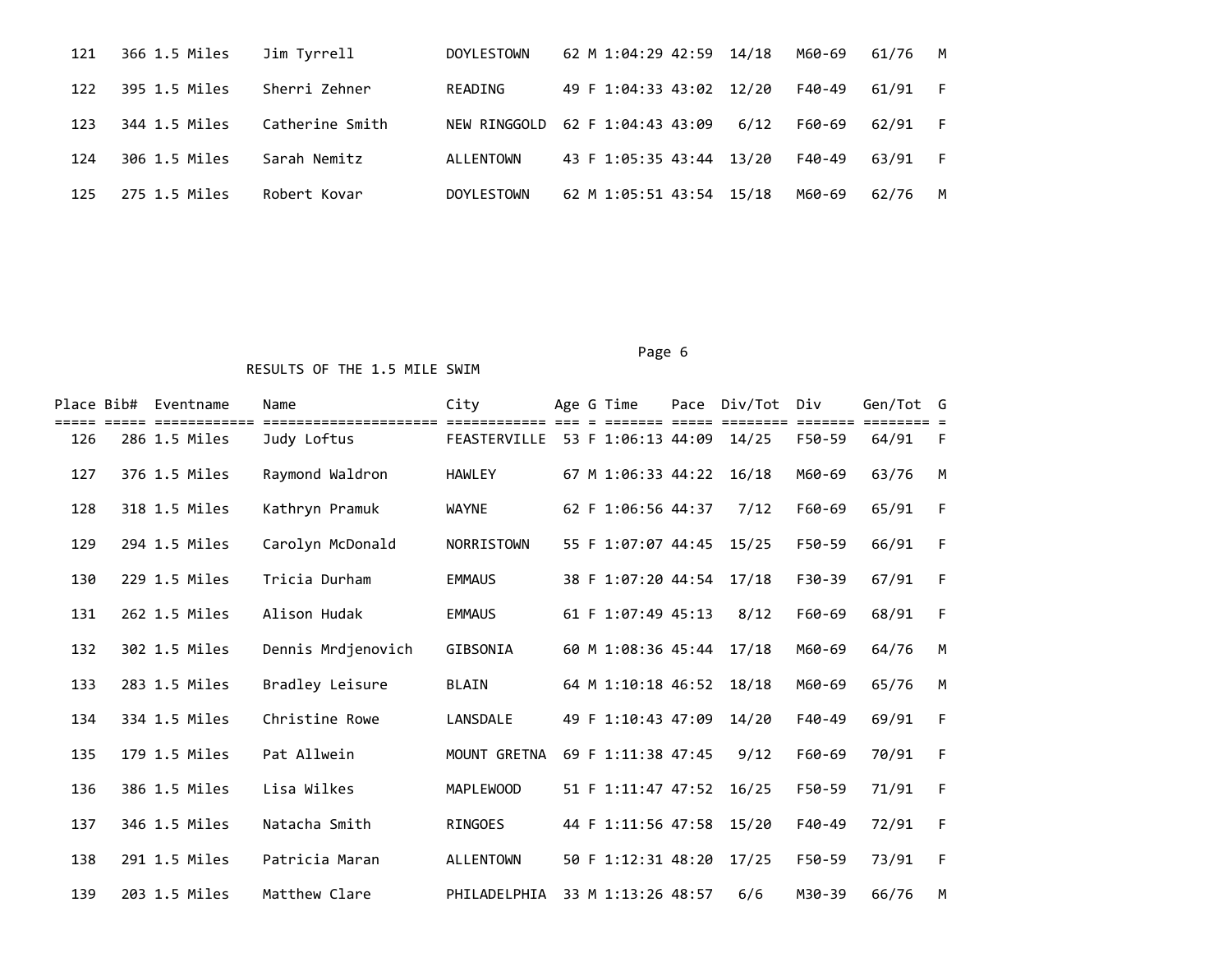| 140 | 258 1.5 Miles | David Hissner     | <b>LEBANON</b>     | 56 M 1:13:47 49:11       | 20/24 | M50-59  | 67/76 | M |
|-----|---------------|-------------------|--------------------|--------------------------|-------|---------|-------|---|
| 141 | 243 1.5 Miles | Roberta Geist     | CALIFON            | 68 F 1:15:11 50:07       | 10/12 | F60-69  | 74/91 | F |
| 142 | 222 1.5 Miles | Katharine Dirksen | GLENSIDE           | 55 F 1:15:41 50:28       | 18/25 | F50-59  | 75/91 | F |
| 143 | 333 1.5 Miles | Joseph A. Roman   | PHOENIXVILLE       | 44 M 1:17:13 51:29       | 13/13 | M40-49  | 68/76 | M |
| 144 | 219 1.5 Miles | Marian Desimone   | BERNARDSVILL       | 64 F 1:17:20 51:34 11/12 |       | F60-69  | 76/91 | F |
| 145 | 215 1.5 Miles | Brigitte Dalfonso | <b>WEST ORANGE</b> | 51 F 1:17:37 51:45       | 19/25 | F50-59  | 77/91 | F |
| 146 | 364 1.5 Miles | Heather Turoczi   | FORT WASHING       | 49 F 1:17:50 51:54       | 16/20 | F40-49  | 78/91 | F |
| 147 | 270 1.5 Miles | Arden Kearney     | FORT WASHING       | 10 F 1:17:56 51:58       | 12/12 | F19&UND | 79/91 | F |
| 148 | 186 1.5 Miles | Phyllis Bitow     | ANNANDALE          | 57 F 1:18:01 52:01       | 20/25 | F50-59  | 80/91 | F |
| 149 | 271 1.5 Miles | Michael Kearney   | FORT WASHING       | 53 M 1:18:13 52:09       | 21/24 | M50-59  | 69/76 | M |
| 150 | 269 1.5 Miles | Andrew Kearney    | FORT WASHING       | 15 M 1:19:06 52:44       | 8/8   | M19&UND | 70/76 | M |

#### Page 7

| Place Bib# | Eventname     | Name           | City                |  | Age G Time               | Pace Div/Tot Div |        | Gen/Tot G |    |
|------------|---------------|----------------|---------------------|--|--------------------------|------------------|--------|-----------|----|
| 151        | 352 1.5 Miles | Carrie Stewart | SOUTH ORANGE        |  | 56 F 1:20:29 53:40 21/25 |                  | F50-59 | 81/91     | F  |
| 152        | 322 1.5 Miles | Barbara Ouinby | UPPER BLACK         |  | 66 F 1:20:41 53:47       | 12/12            | F60-69 | 82/91     | F. |
| 153        | 319 1.5 Miles | Nick Price     | ELKINS PARK         |  | 72 M 1:21:25 54:17       | 1/3              | $M70+$ | 71/76     | M  |
| 154        | 207 1.5 Miles | Wendy Cofer    | FEASTERVILLE        |  | 48 F 1:22:10 54:47       | 17/20            | F40-49 | 83/91     | F  |
| 155        | 339 1.5 Miles | Danielle Shaw  | <b>WEST CHESTER</b> |  | 32 F 1:22:18 54:52       | 18/18            | F30-39 | 84/91     | F  |
| 156        | 259 1.5 Miles | Dawn Hissner   | <b>LEBANON</b>      |  | 50 F 1:22:51 55:14 22/25 |                  | F50-59 | 85/91     | F  |
| 157        | 268 1.5 Miles | Jeanne Keagy   | PERKASIE            |  | 48 F 1:25:34 57:03       | 18/20            | F40-49 | 86/91     | F  |